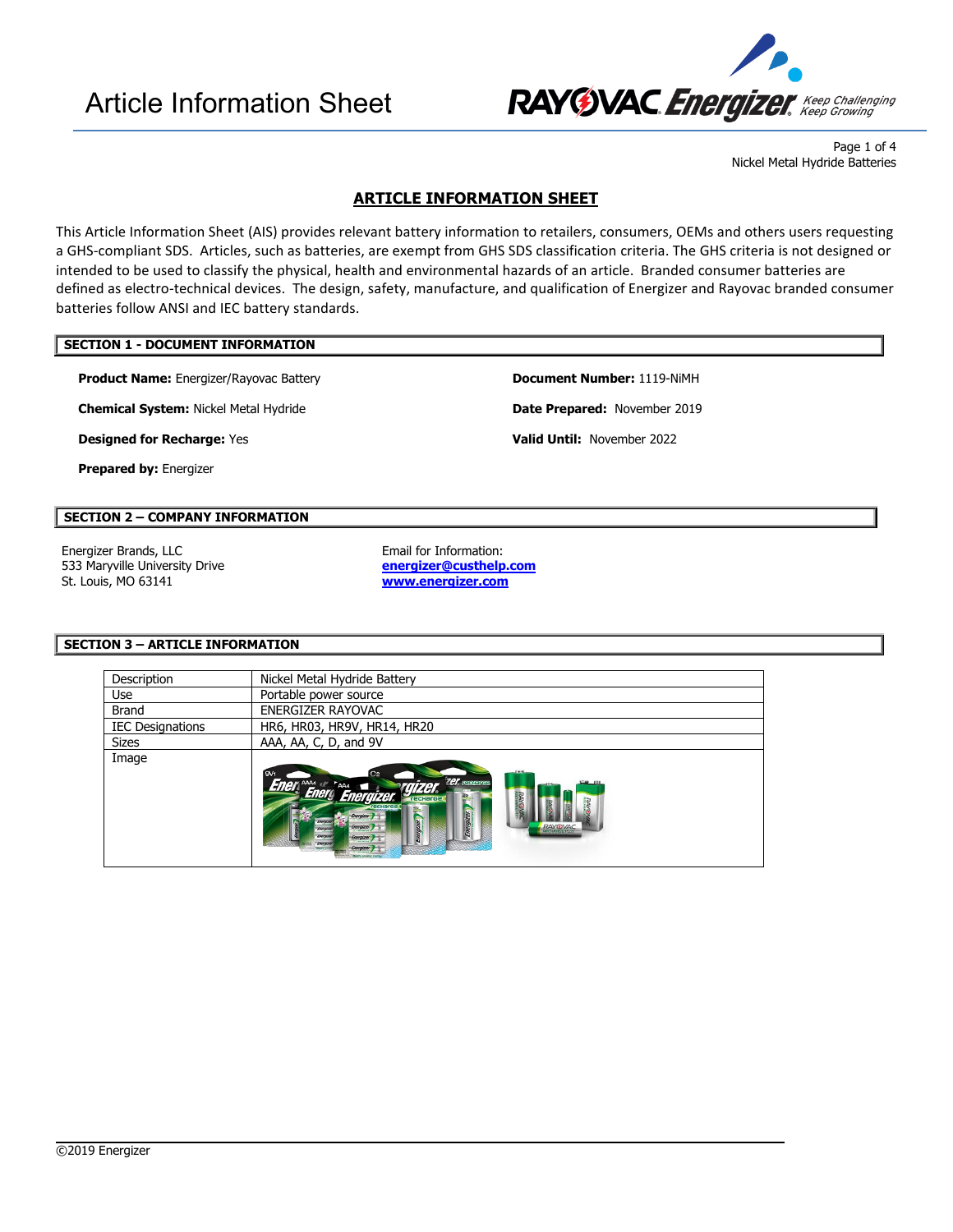

Page 2 of 4 Nickel Metal Hydride Batteries

#### **SECTION 4 – ARTICLE CONSTRUCTION**

**IMPORTANT NOTE:** The battery should not be opened or burned. Exposure to the ingredients contained within or their combustion products could be harmful.

| <b>MATERIAL OR INGREDIENT</b>                                                                                                                    | PEL (OSHA)                                                                                                                                                            | <b>TLV (ACGIH)</b>                                                                                                                                         | $\overline{\frac{9}{6}}$ /wt. |
|--------------------------------------------------------------------------------------------------------------------------------------------------|-----------------------------------------------------------------------------------------------------------------------------------------------------------------------|------------------------------------------------------------------------------------------------------------------------------------------------------------|-------------------------------|
| Aluminum<br>(CAS# 7429-90-5)                                                                                                                     | 15 mg/m <sup>3</sup> TWA (total dust)<br>5 mg/m $3$ TWA (respirable<br>fraction)                                                                                      | 10 mg/m $^3$ TWA                                                                                                                                           | < 2                           |
| Cobalt<br>as cobalt metal<br>$(CAS# 7440-48-4)$<br>as cobalt oxide<br>(CAS# 1307-96-6)<br>as cobalt hydroxide<br>(CAS# 21041-93-0)               | $0.1 \text{ mg/m}^3$ TWA (as Co)                                                                                                                                      | 0.02 mg/m <sup>3</sup> TWA (as Co)                                                                                                                         | $2.5 - 6.0$                   |
| Lithium Hydroxide<br>(CAS# 1310-65-2)                                                                                                            | None established                                                                                                                                                      | None established                                                                                                                                           | $0 - 4$                       |
| Manganese<br>(CAS# 7439-96-5)                                                                                                                    | 5 mg/m $^3$ Ceiling                                                                                                                                                   | 0.2 mg/m $^3$ TWA (as Mn)                                                                                                                                  | $<$ 3                         |
| Mischmetal<br>including:<br>Lanthanum (CAS# 7439-91-0)<br>Cerium (CAS# 7440-45-1)<br>Neodymium (CAS# 7440-00-8)<br>Praseodymium (CAS# 7440-10-0) | 15 mg/m $^3$ TWA (particulates<br>not otherwise regulated-total<br>dust)<br>5 mg/m <sup>3</sup> TWA (particulates<br>not otherwise regulated-<br>respirable fraction) | 10 mg/m $^3$ TWA (particulates<br>not otherwise classified-<br>inhalable)<br>3 mg/m <sup>3</sup> TWA (particulates not<br>otherwise classified-respirable) | < 13                          |
| Nickel<br>as nickel hydroxide<br>(CAS# 12054-48-7)<br>as nickel oxide (CAS# 1313-99-1)<br>as nickel powder (CAS# 7440-02-0)                      | 1 mg/m <sup>3</sup> TWA (as Ni)                                                                                                                                       | 1.5 mg/m3 TWA<br>(as inhalable Ni)<br>0.2 mg/m <sup>3</sup> TWA (as inhalable<br>Ni, insoluble compounds)                                                  | $30 - 50$                     |
| Potassium Hydroxide<br>(CAS# 1310-58-3)                                                                                                          | None established                                                                                                                                                      | 2 mg/m $^3$ Ceiling                                                                                                                                        | < 7                           |
| Sodium Hydroxide<br>(CAS# 1310-73-2)                                                                                                             | 2 mg/m $^3$ TWA                                                                                                                                                       | 2 mg/m $^3$ Ceiling                                                                                                                                        | $0 - 4$                       |
| Zinc<br>as zinc metal (CAS# 7440-66-6)<br>as zinc oxide (CAS# 1314-13-2)<br>as zinc hydroxide (CAS# 20427-58-1)                                  | 15 mg/m <sup>3</sup> TWA (total dust:<br>zinc oxide)<br>5 mg/m <sup>3</sup> TWA (respirable<br>fraction: zinc oxide)                                                  | 10 mg/m $^3$ TWA (total dust: zinc<br>oxide)                                                                                                               | $<$ 3                         |
| Non-Hazardous Components<br>Steel<br>(iron CAS# 65997-19-5)<br>Water, Paper, Plastic and Other                                                   | None established<br>None established                                                                                                                                  | None established<br>None established                                                                                                                       | $14 - 18$<br>Balance          |

 $\overline{\phantom{a}}$ 

\* PNOR: Particulates not otherwise regulated

\*\*PNOC: Particulates not otherwise classified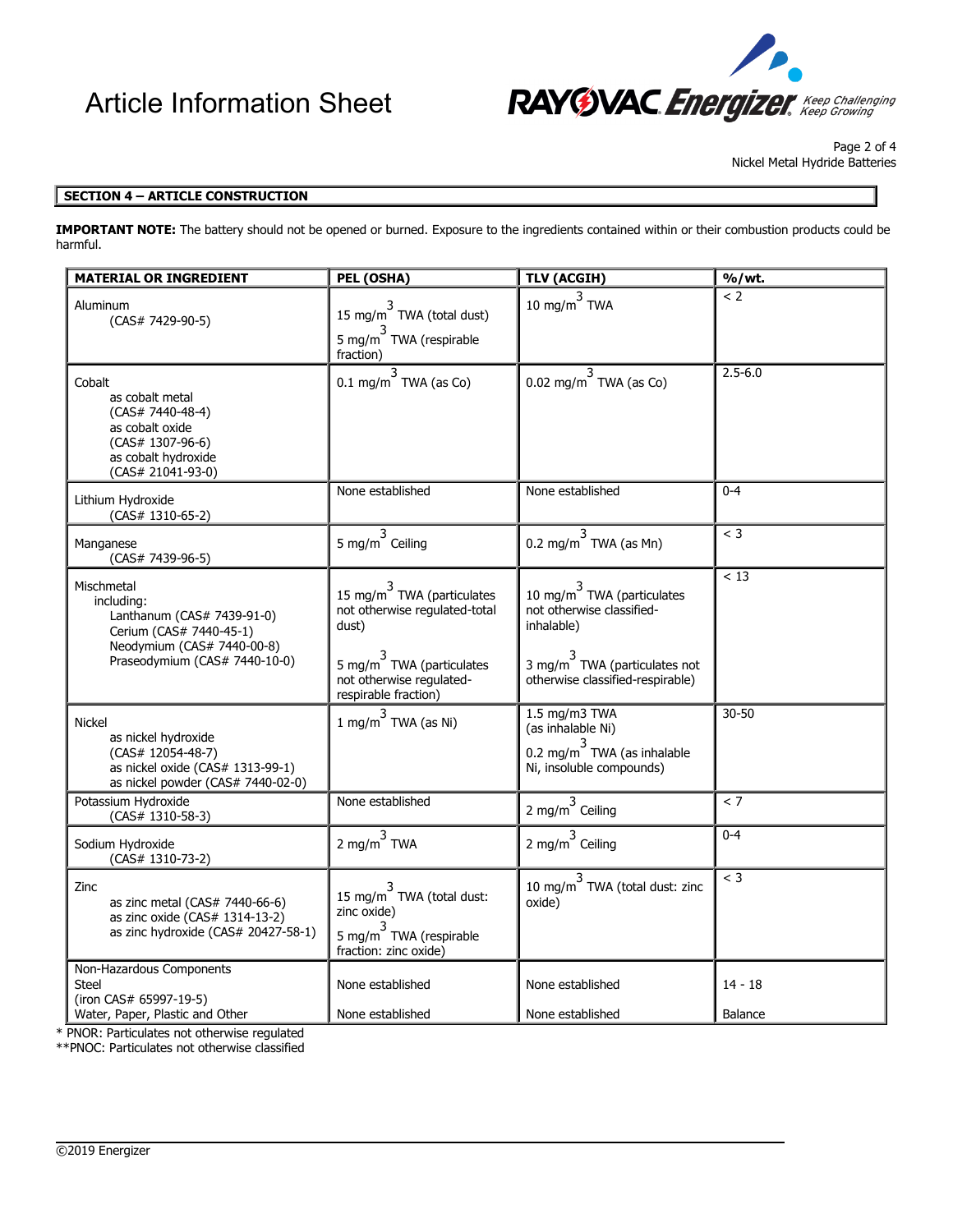# Article Information Sheet



Page 3 of 4 Nickel Metal Hydride Batteries

#### **Applicable Battery Industry Standards**

| <b>North America</b><br><b>Standards</b> | ANSI C18.2M P2 | ANSI C18.2M Part 2 | ANSI C18.4 |
|------------------------------------------|----------------|--------------------|------------|
| <b>International</b><br><b>Standards</b> | IEC 619651-1   | IEC 62133-1        |            |

#### **SECTION 5 – HEALTH AND SAFETY**

**Ingestion:** Do not induce vomiting or give food or drink. Seek medical attention immediately. CALL NATIONAL BATTERY INGESTION HOTLINE for advice and follow-up (202-625-3333) collect day or night.

The following instructions apply to exposure of internal components.

**Inhalation:** Provide fresh air and seek medical attention.

Skin Contact: Remove contaminated clothing and wash skin with soap and water. If a chemical burn occurs or if irritation persists, seek medical attention.

**Eye Contact:** Immediately flush eyes thoroughly with water for at least 15 minutes, lifting upper and lower lids, until no evidence of the chemical remains. Seek medical attention.

## **SECTION 6 – FIRE HAZARD & FIREFIGHTING**

If fire or explosion occurs when batteries are on charge, shut off power to charger.

In case of fire where nickel metal hydride batteries are present, apply a smothering agent such as METL-X, sand, dry ground dolomite, or soda ash, or flood the area with water. A smothering agent will extinguish burning nickel metal hydride batteries. Water may not extinguish burning batteries but will cool the adjacent batteries and control the spread of fire. Burning batteries will burn themselves out. Virtually all fires involving nickel metal hydride batteries can be controlled with water. When water is used, however, hydrogen gas may evolve. In a confined space, hydrogen gas can form an explosive mixture. In this situation, smothering agents are recommended.

Fire fighters should wear self-contained breathing apparatus. Burning nickel metal hydride batteries can produce toxic fumes including oxides of nickel, cobalt, aluminum, manganese, lanthanum, cerium, neodymium, and praseodymium.

#### **SECTION 7 - HANDLING AND STORAGE**

**Storage:** Store in a cool, well ventilated area. Elevated temperatures can result in shortened battery life.

Mechanical Containment: If potting or sealing the battery in an airtight or watertight container is required, consult your Energizer Brands, LLC representative for precautionary suggestions. Batteries normally evolve hydrogen which, when combined with oxygen from the air, can produce a combustible or explosive mixture unless vented. If such a mixture is present, short circuits, high temperature, or static sparks can cause an ignition.

Do not obstruct safety release vents on batteries. Encapsulation (potting) of batteries will not allow cell venting and can cause high pressure rupture.

**Handling:** Accidental short circuit for a few seconds will not seriously affect the battery. Prolonged short circuit will cause the battery to lose energy through heating, and can cause the safety release vent to open. Sources of short circuits include jumbled batteries in bulk containers, metal jewelry, metal covered tables or metal belts used for assembly of batteries into devices.

Soldering directly to a battery is not recommended. If welding to the battery is required, consult your Energizer sales representative for proper precautions to prevent seal damage or short circuit.

**Charging:** This battery is made to be charged many times. Because it gradually loses its charge over a few months, it is good practice to charge battery before use. Use recommended charger. Improper charging can cause heat damage or even high pressure rupture. Observe proper charging polarity.

**Labeling:** The label acts as an electrical insulation for the battery can. Damage to the label can increase the potential for a short circuit.

**WARNING:** Do not install backwards, charge, put in fire, or mix with other battery types. May explode or leak causing injury. **Replace all batteries at the same time.**

 $\overline{\phantom{a}}$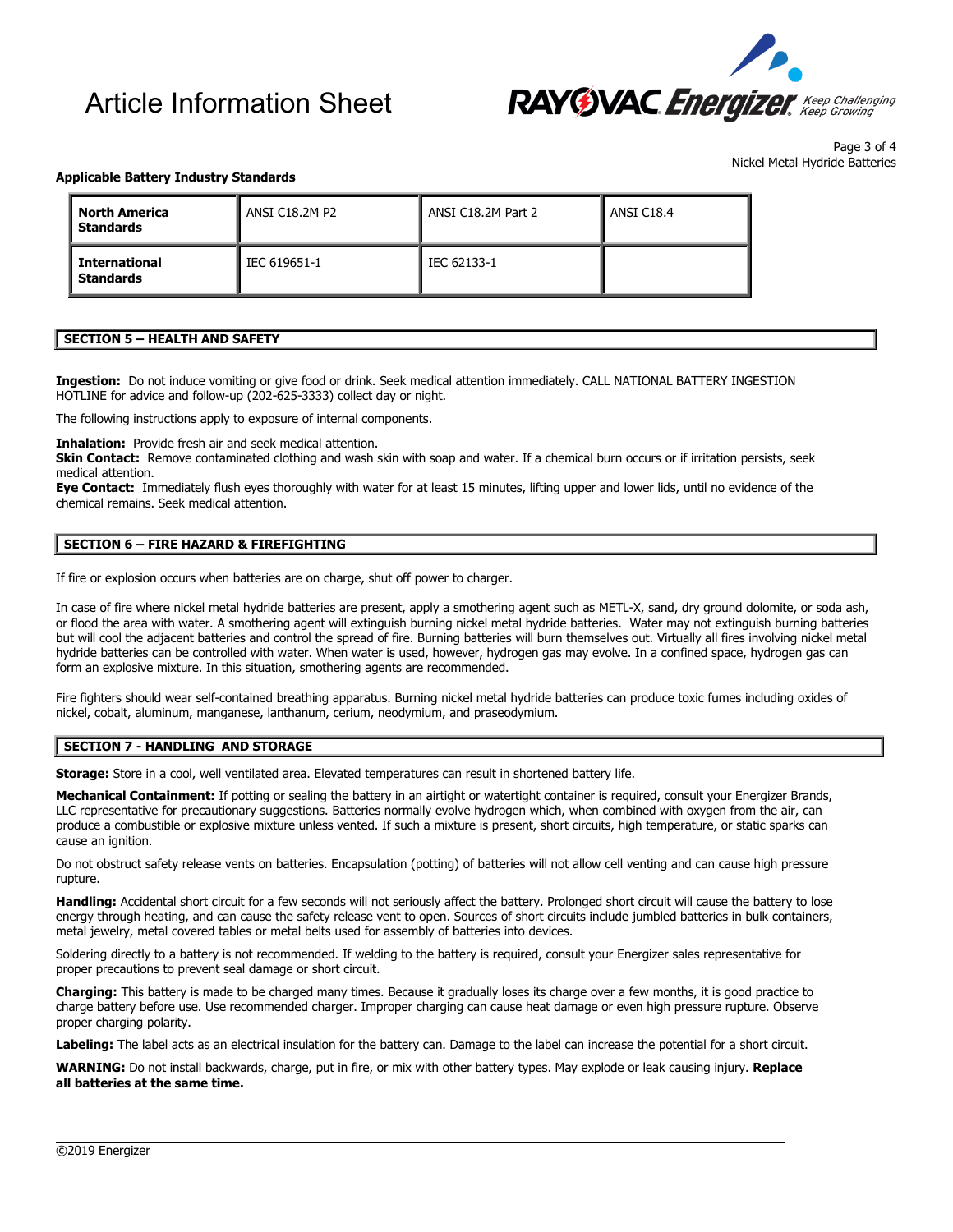

Page 4 of 4 Nickel Metal Hydride Batteries

## **SECTION 8 – DISPOSAL CONSIDERATIONS**

Dispose of in accordance with all applicable federal, state and local regulations. Appropriate disposal technologies include incineration and land filling. Nickel metal hydride batteries can also be collected as part of the Rechargeable Battery Recycling Corporation (RBRC) program. Visit [www.RBRC.org](http://www.rbrc.org/) for the nearest recycling center or call 1-800-8-battery for rechargeable battery recycling and disposal information.

#### **SECTION 9 – TRANSPORT INFORMATION**

In general, all batteries in all forms of transportation (ground, air, or ocean) must be packaged in a safe and responsible manner. Regulatory concerns from all agencies for safe packaging require that batteries be packaged in a manner that prevents short circuits and be contained in "strong outer packaging" that prevents spillage of contents. All original packaging for Energizer nickel metal hydride batteries has been designed to be compliant with these regulatory concerns.

Energizer nickel metal hydride batteries (sometimes referred to as "Dry cell" batteries) are not defined as dangerous goods under the IATA Dangerous Goods Regulations, ICAO Technical Instructions and the U.S. hazardous materials regulations (49 CFR). Nickel metal hydride batteries are defined as dangerous goods under the IMDG code. For air and ground transportation, these batteries are not subject to the dangerous goods regulations as they are compliant with the requirements contained in the following special provisions.

| <b>Regulatory Body</b> | <b>Special Provisions</b>    |
|------------------------|------------------------------|
| <b>ADR</b>             | Not Regulated                |
| <b>IMDG</b>            | UN3496 SP 963                |
| UN                     | Not Regulated                |
| US DOT                 | 49 CFR 172.102 Provision 130 |
| IATA                   | UN 3496 A199                 |
| <b>ICAO</b>            | Not Regulated                |

In addition, the IATA Dangerous Goods Regulations and ICAO Technical Instructions require the words "not restricted" and the Special Provision number A199 be provided on the air waybill, when an air waybill is issued.

For emergency information call ChemTel 1-800-526-4727 (North America) or 1-314-985-1511 (International).

## **SECTION 10 – REGULATORY INFORMATION**

#### **10A Battery**

- 1. **SARA/TITLE III**: As an article, this battery and its contents are not subject to the requirements of the Emergency Planning and Community Right-To-Know Act.
- 2. **USA EPA Mercury Containing & Rechargeable Battery Management Act of 1996:** No mercury added
- 3. **EU Battery Directive 2006/66/EC Amended 2013/56/EU:** Energizer batteries are compliant with all aspects of the Directive

 $\overline{\phantom{a}}$ 

## **10B General**

- 1. **CPSIA 2008:** Exempt
- 2. **US CPSC FHSA (16 CFR 1500):** Not applicable since batteries are defined as articles
- 3. **USA EPA TSCA (40 CFR 707.20):** Not applicable since batteries are defined as articles
- 4. **USA EPA RCRA (40 CFR 261):** Classified as non-hazardous waste per ignitable, corrosive, reactive or toxicity testing
- 5. **California Prop 65:** No warning required
- 6. **DTSC Perchlorate labeling:** No warning required
- 7. **EU REACH SVHC:** No REACH listed substances of very high concern are present above 0.01% w/w

#### **10C Article Definitions**

1. **OSHA Hazard Communication Standard, Section 1910.1200(c)** 

#### **SECTION 11 – GHS OTHER INFORMATION**

### None